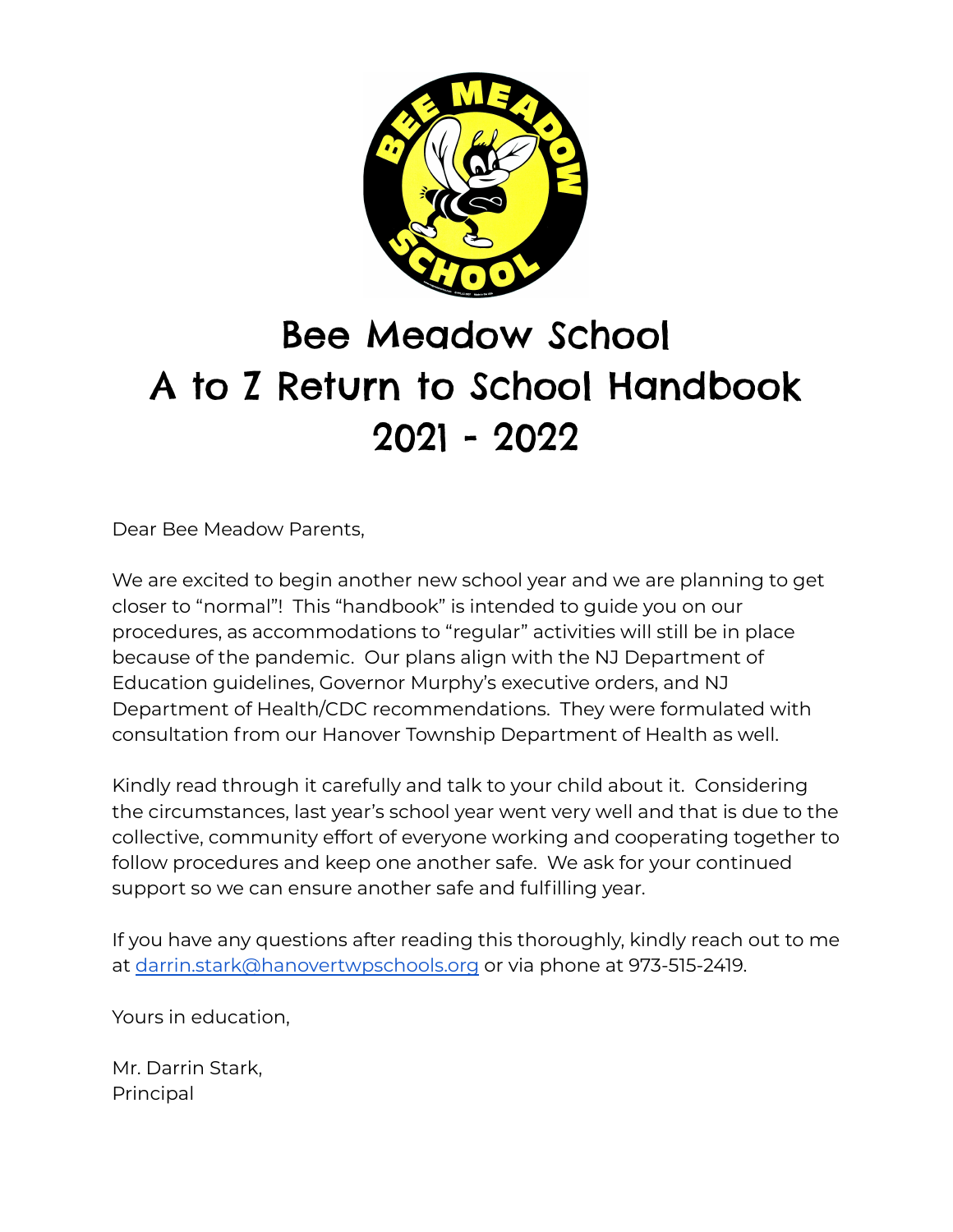| <b>Topic</b>                                          | <b>Key Considerations</b>                                                                                                                                                                                                                                                                                                                                                                                                                                                                                                                                                                                                                                                                                                                                                                                                                                                                                           |
|-------------------------------------------------------|---------------------------------------------------------------------------------------------------------------------------------------------------------------------------------------------------------------------------------------------------------------------------------------------------------------------------------------------------------------------------------------------------------------------------------------------------------------------------------------------------------------------------------------------------------------------------------------------------------------------------------------------------------------------------------------------------------------------------------------------------------------------------------------------------------------------------------------------------------------------------------------------------------------------|
| <b>After School</b><br><b>Activities</b>              | We are hoping to phase in our after-school enrichment<br>program back in virtually for the start of the school year.<br>These typically don't begin until later in the Fall so look<br>out for more information after school begins.                                                                                                                                                                                                                                                                                                                                                                                                                                                                                                                                                                                                                                                                                |
| <b>Arrival Procedures</b>                             | Front loop will be used as always for drop-off. Students<br>can be dropped off starting at 8:30 A.M. The instructional<br>day begins at 8:45 A.M. Any arrivals after 8:45 A.M. will<br>have to report to the main office for a late pass.<br>• Students will enter the building through three main<br>entrances:<br><b>Main Entrance</b> : Grades K, 1, 2, Mrs. Bianchi's class,<br>Mrs. Cordasco's class, Mrs. Healy's class, Mrs. DeCaro's<br>class, Mrs. Schneider's class<br><b>Blacktop Entrance:</b> Grades 3, 4 and 5.<br>• Students will report to the classroom immediately upon<br>being dropped-off. Homeroom teachers will be in their<br>classroom @ 8:30 A.M. to supervise students.<br>Additional staff will be available indoors and outdoors,<br>including entrance doors, to ensure safety and<br>distancing.<br>Please see the arrival/drop off traffic procedure at the end<br>of the handbook. |
| <b>Assemblies/School</b><br><b>Plays and Concerts</b> | Our BMS PTA will be looking into some Cultural Arts<br>experiences this year. They will communicate more as<br>the year goes on.<br>We will continue to celebrate and showcase our students<br>in every way possible. We hope to bring some of our<br>in-person performances, though they may need to be<br>modified (shortened) and there may be limits to the<br>numbers of guests possible. We will communicate more<br>information as events near.                                                                                                                                                                                                                                                                                                                                                                                                                                                              |
| <b>Attendance</b>                                     | Regular attendance procedures will be followed and it's<br>important to remember that every school day counts.<br>There is no option to attend school "virtually" this year.                                                                                                                                                                                                                                                                                                                                                                                                                                                                                                                                                                                                                                                                                                                                        |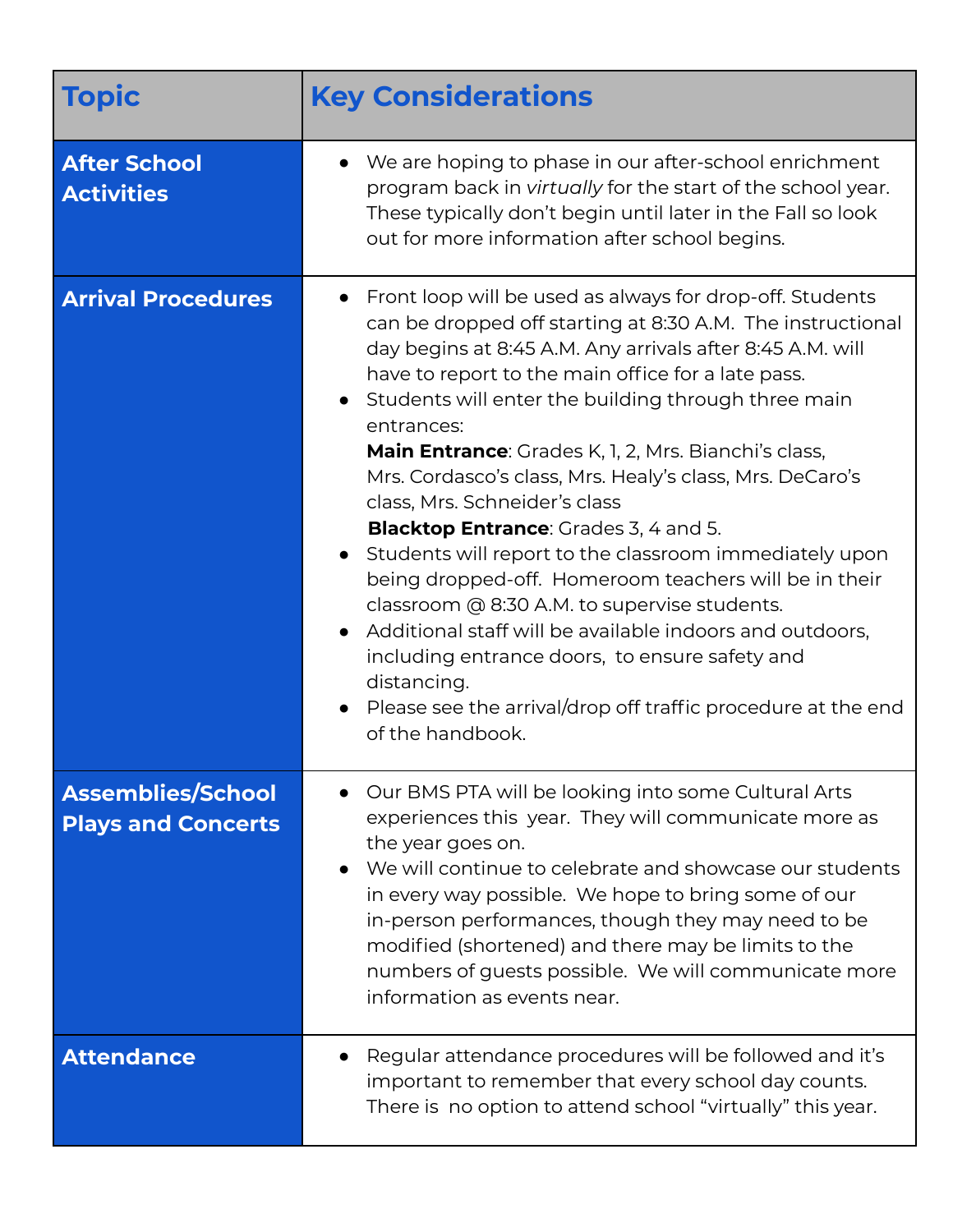|                                                                                          | If your child will be absent or has a change to their<br>dismissal for the day, please send an email to<br>bmsattendance@hanovertwpschools.org.<br>Please DO NOT send an email to your child's teacher to                                                                                                                                                                                                                                                                                                                                                                                                                                                                                                                                                                         |
|------------------------------------------------------------------------------------------|-----------------------------------------------------------------------------------------------------------------------------------------------------------------------------------------------------------------------------------------------------------------------------------------------------------------------------------------------------------------------------------------------------------------------------------------------------------------------------------------------------------------------------------------------------------------------------------------------------------------------------------------------------------------------------------------------------------------------------------------------------------------------------------|
|                                                                                          | report an absence or for a change to dismissal.                                                                                                                                                                                                                                                                                                                                                                                                                                                                                                                                                                                                                                                                                                                                   |
|                                                                                          | In the event of a long-term absence due to a<br>COVID-related exclusion, arrangements will be made to<br>provide continuity of instruction, as needed.                                                                                                                                                                                                                                                                                                                                                                                                                                                                                                                                                                                                                            |
| <b>Chromebooks</b>                                                                       | Chromebooks will not be shared. They will be assigned<br>specifically to each student. It is important that your child<br>take good care of his/her school-issued device. This<br>includes keeping it away from food/drink, keeping it off<br>the floor, and frequently wiping it down with a dry (or<br>very slightly damp) cloth. (No chemicals please).                                                                                                                                                                                                                                                                                                                                                                                                                        |
| <b>Classroom</b><br><b>Arrangement and</b><br><b>Procedural</b><br><b>Considerations</b> | Non-essential furniture has been removed from<br>classrooms.<br>Desks are separated, faced forward in the same direction<br>towards the board, in rows, and spaced to allow for social<br>distancing.<br>Students will be grouped together by cohorts (their<br>homeroom) for the majority of the school day (for safety<br>and contact tracing purposes). In certain instances<br>students will switch classes (resource, basic skills, upper<br>grade math classes, etc.) but sanitization procedures will<br>be in place.<br>Each student desk will have a desk shield.<br>Portable shields will be available to teachers.<br>Sharing of student materials will be limited. In these<br>instances, the importance of hand sanitation before and<br>after use will be enforced. |
| <b>Cleaning/Custodial</b>                                                                | Hand sanitizer will be made available throughout the<br>building and in classrooms. In many cases, hand wipes<br>are available as well and many classrooms have sinks.<br>Students may bring their own hand sanitizer if they wish.<br>All classrooms and bathrooms will be disinfected nightly,<br>and as much as possible throughout the day.                                                                                                                                                                                                                                                                                                                                                                                                                                   |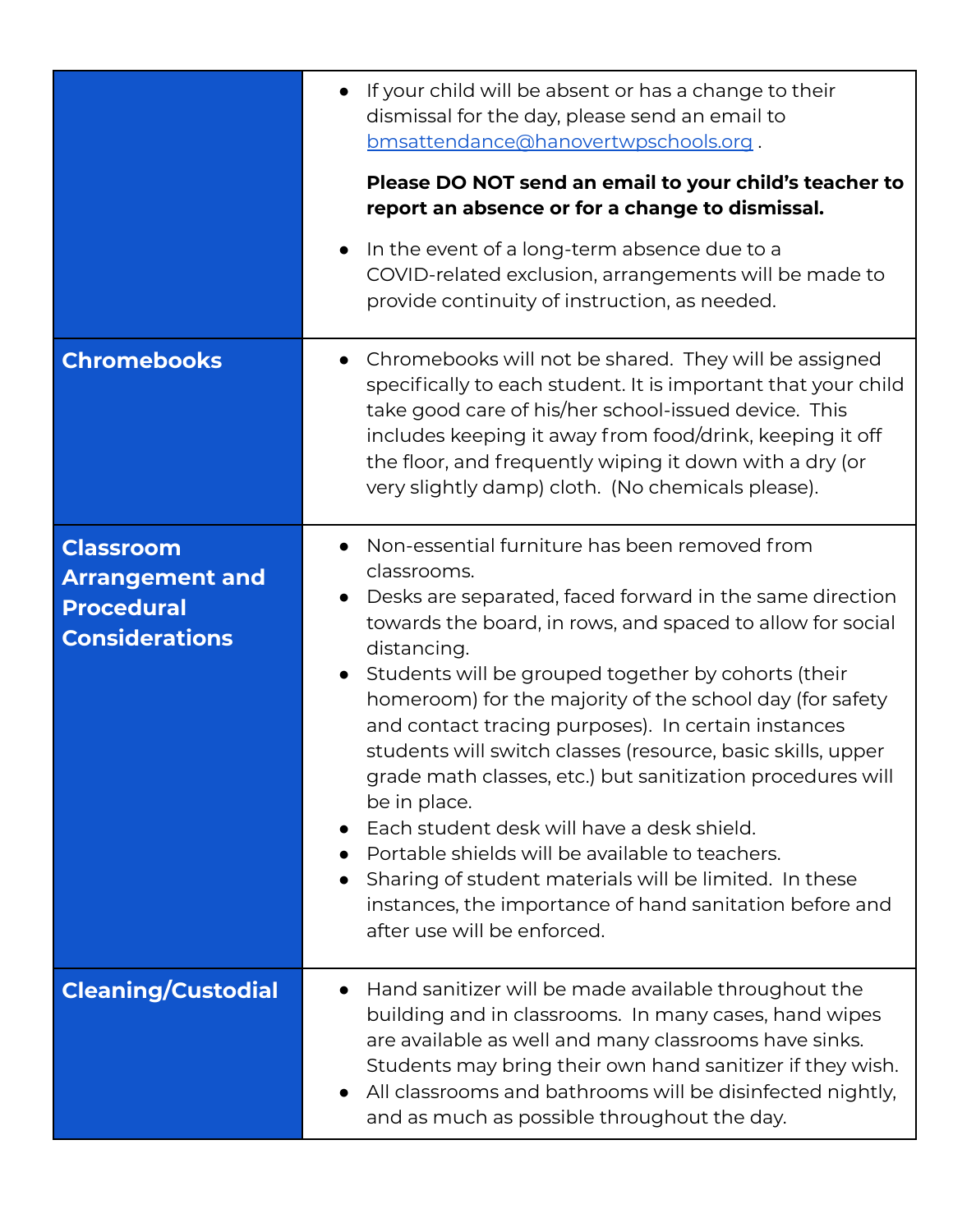|                                                          | "High touch" surfaces such as doorknobs, tables,<br>countertops, shields, chairs, and desks will be disinfected<br>regularly throughout the day, in addition to nightly<br>cleaning.<br>All classrooms have windows that can be open or closed<br>throughout the day.<br>All classrooms have a univent system that draws fresh air<br>from the outdoors. All filters for these units will be<br>replaced in alignment with the recommended schedule.<br>Classrooms are air-conditioned.<br>$\bullet$                                                                                                                                                                                                                                                                                      |
|----------------------------------------------------------|-------------------------------------------------------------------------------------------------------------------------------------------------------------------------------------------------------------------------------------------------------------------------------------------------------------------------------------------------------------------------------------------------------------------------------------------------------------------------------------------------------------------------------------------------------------------------------------------------------------------------------------------------------------------------------------------------------------------------------------------------------------------------------------------|
| <b>Close</b><br><b>Contact/Contact</b><br><b>Tracing</b> | Close contact determination will align directly with the<br>$\bullet$<br>current CDC and NJDOH guidelines, and the guidance of<br>the Hanover Township Health Department, in place at<br>the time. <b>Exception</b> : In the K-12 indoor setting, the close<br>contact definition excludes students who were within 3<br>to 6 feet of an infected student (laboratory-confirmed or<br>a clinically compatible illness) where both the infected<br>student and the exposed student(s) correctly and<br>consistently wore well-fitting masks the entire time. This<br>exception does not apply to teachers, staff, or other adults<br>in the indoor classroom setting.<br>Contact tracing will be performed by the school nurse<br>and principal, in consultation with the Board of Health. |
| <b>Dismissal</b><br><b>Procedures</b>                    | Dismissal will be handled on a staggered basis. HTSACC<br>students will be dismissed first, prior to the bell. Walkers<br>and Loop students will be dismissed at the bell through<br>the doors listed below. Bussers will be dismissed as their<br>busses arrive via a PA announcement.<br>Main Entrance: Kindergarten, Grade 1, Mrs. Bianchi's class,<br>Mrs. Cordasco's class, Mrs. Healy's class, Mrs. DeCaro's<br>class and Mrs. Schneider's class<br>Side Door near the green playground equipment: Grades<br>$2$ and $3$<br>Cym/Blacktop Doors: Grades 4 and 5                                                                                                                                                                                                                      |
|                                                          | Students should maintain social distancing to the<br>maximum extent possible while waiting to be picked up                                                                                                                                                                                                                                                                                                                                                                                                                                                                                                                                                                                                                                                                                |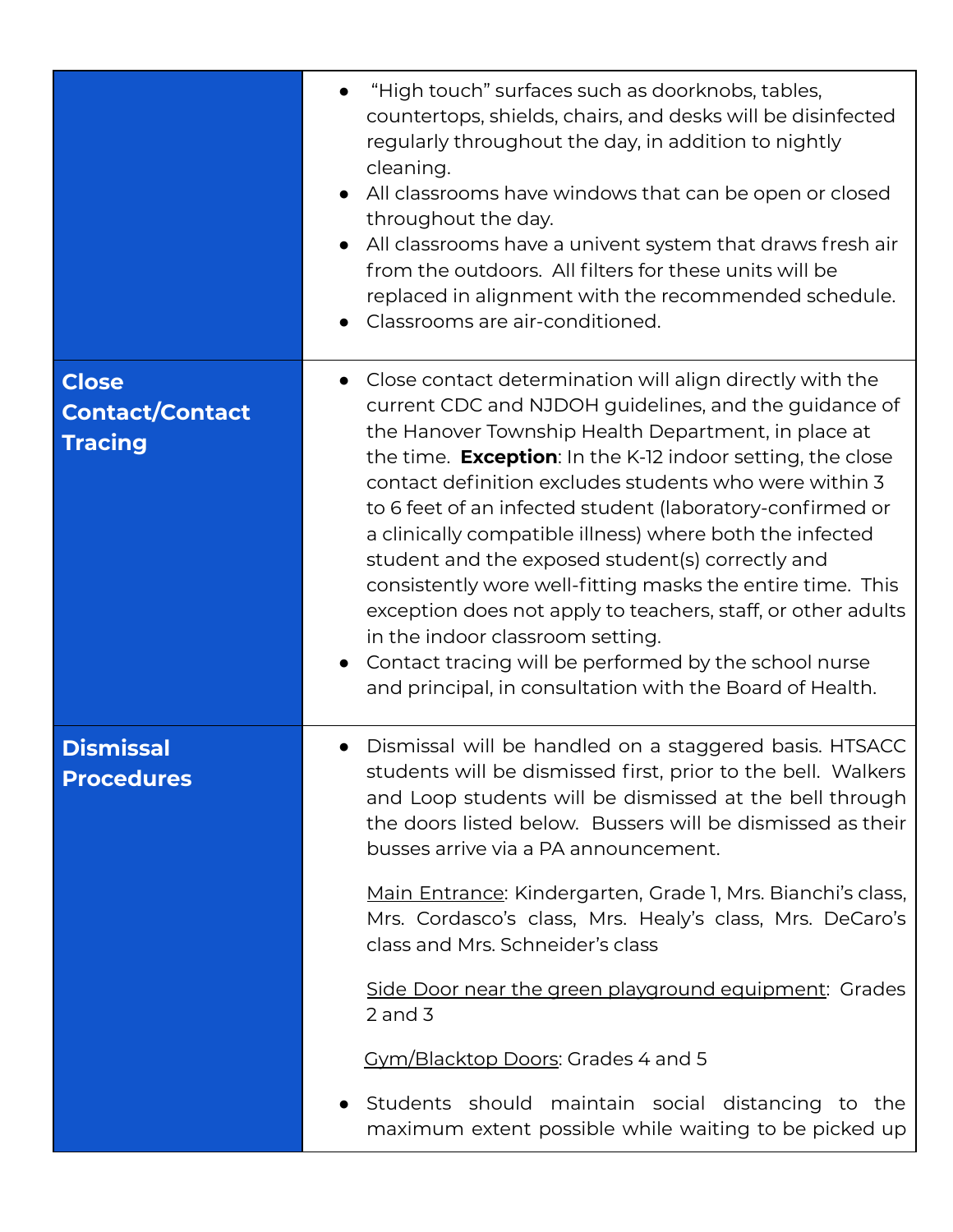|                                                   | on the Loop. Staff will be outside monitoring. Students<br>riding buses will be dismissed from their homerooms as<br>buses arrive.<br>• Parents who are meeting their children rather than using<br>the Loop for pick up should meet them on the<br>blacktop/playground, staying in the area behind the<br>yellow painted lines.<br>• The Hillary Court path and the Cortright Path are<br>supervised from 3:05 - 3:20 P.M. |
|---------------------------------------------------|-----------------------------------------------------------------------------------------------------------------------------------------------------------------------------------------------------------------------------------------------------------------------------------------------------------------------------------------------------------------------------------------------------------------------------|
|                                                   | • CHANGES IN DISMISSAL: Any changes from your child's<br>normal dismissal routine needs to be communicated by<br>9:30 AM to the main office via email:<br>bmsattendance@hanovertwpschools.org                                                                                                                                                                                                                               |
|                                                   | The subject of your email should read: "LAST NAME and<br>HOMEROOM" Change in Dismissal (For example -Stark<br>3B - Change in Dismissal)                                                                                                                                                                                                                                                                                     |
|                                                   | In the body of the email, be specific in terms of the<br>change. (I.e. my child, Darrin in 3B normally rides the bus<br>on Wednesday but today she will be picked up by her<br>grandma, Kathy Stark, on the loop).                                                                                                                                                                                                          |
|                                                   | Please try to schedule medical appointments and other<br>services outside of school hours. If, in a rare case, a<br>student needs to be picked up during the day, the parent<br>will be asked to wait outside of the school and the<br>student will be brought outside.                                                                                                                                                     |
| <b>Extra-curricular</b><br><b>Music Offerings</b> | Students in grades 4-5 will still have the opportunity to<br>participate in chorus and instrumental music (band and<br>orchestra) in person. Because these are considered<br>"high risk" activities, students will be social-distanced and<br>specialized face coverings will be made available to<br>them.                                                                                                                 |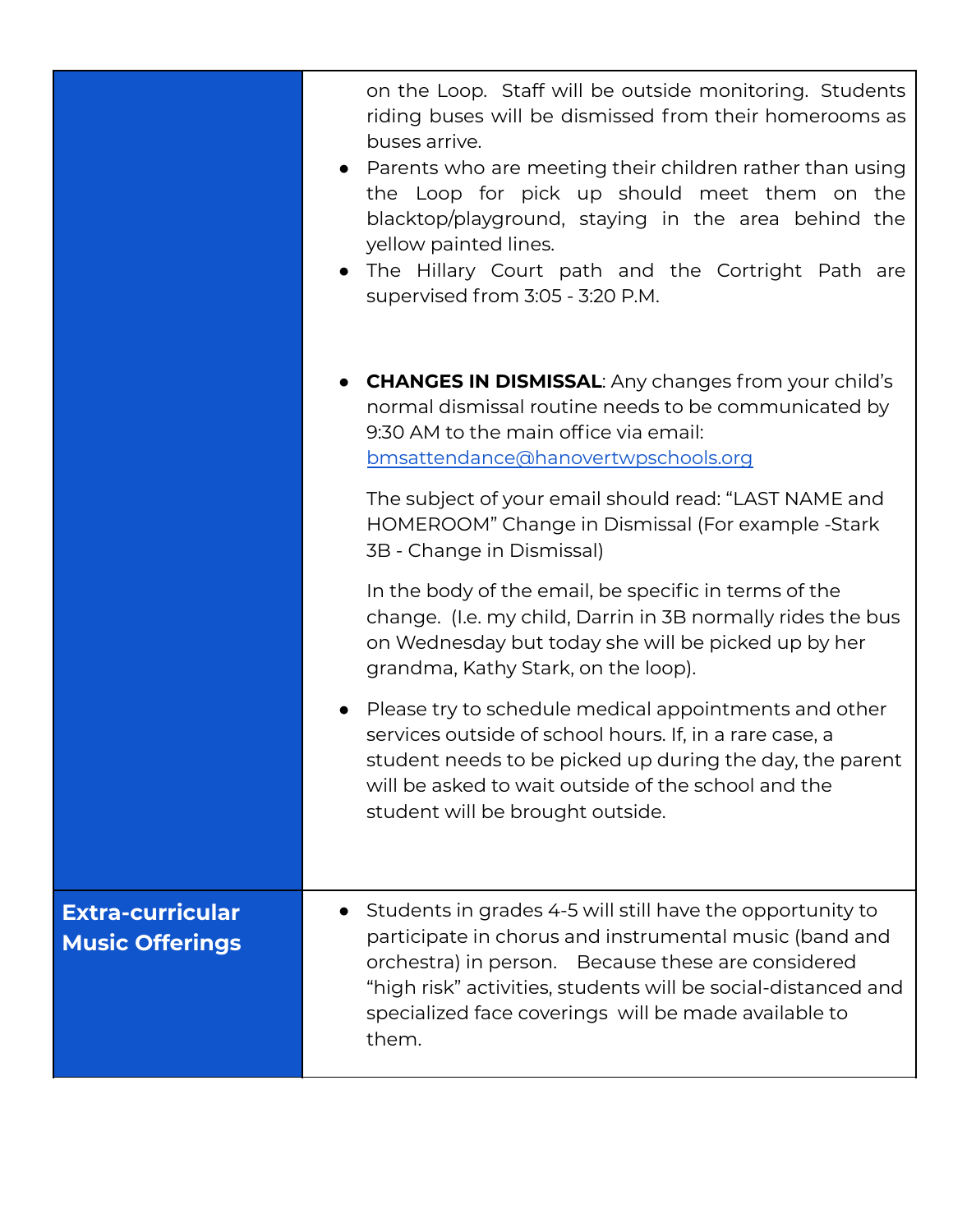| <b>Face Coverings</b>                        | Per Governor Murphy's Executive Order #251, students,<br>staff, and visitors will be required to wear face coverings<br>when inside the school building and on the bus, unless<br>doing so would inhibit the individual's health, as per the<br>exemptions listed in the executive order.<br>Face coverings are optional when outdoors.<br>Face coverings are optional during physical education<br>classes.<br>Students will be provided with frequent mask breaks<br>throughout the day.<br>The district understands that students or staff may have<br>medical conditions that will preclude them from wearing<br>a mask. If you feel that your child meets any of the<br>outlined exemptions (see the district letter under<br>Important Information at the end of this document),<br>please submit a letter from your healthcare provider to<br>your building principal that documents the projected<br>need for an exemption to the mask mandate. Our district<br>physician will make the final determination. As always,<br>our teaching staff will take a child-centered approach to<br>ensure that mask breaks will be provided throughout the<br>school day. |
|----------------------------------------------|------------------------------------------------------------------------------------------------------------------------------------------------------------------------------------------------------------------------------------------------------------------------------------------------------------------------------------------------------------------------------------------------------------------------------------------------------------------------------------------------------------------------------------------------------------------------------------------------------------------------------------------------------------------------------------------------------------------------------------------------------------------------------------------------------------------------------------------------------------------------------------------------------------------------------------------------------------------------------------------------------------------------------------------------------------------------------------------------------------------------------------------------------------------------|
| <b>Field Trips</b>                           | TBD. At this time, we do not anticipate having in-person<br>field trips this year. Teachers may consider virtual types<br>of field trips/learning experiences.                                                                                                                                                                                                                                                                                                                                                                                                                                                                                                                                                                                                                                                                                                                                                                                                                                                                                                                                                                                                         |
| <b>Hallway Traffic</b>                       | We have created traffic flow patterns that will reduce<br>student contact and to the degree possible and maintain<br>social distancing.                                                                                                                                                                                                                                                                                                                                                                                                                                                                                                                                                                                                                                                                                                                                                                                                                                                                                                                                                                                                                                |
| <b>Health Screening</b><br>(Daily - at home) | Students and staff will complete an individual health<br>screening at home, daily, to assess symptoms. The<br>rSchoolToday app will NOT be utilized this year. We ask<br>that parents perform an individual health screening daily<br>and look for the following symptoms:<br>ZAt least two of the following symptoms: fever (measure<br>or subjective), chills, rigors (shivers), myalgia (muscle                                                                                                                                                                                                                                                                                                                                                                                                                                                                                                                                                                                                                                                                                                                                                                     |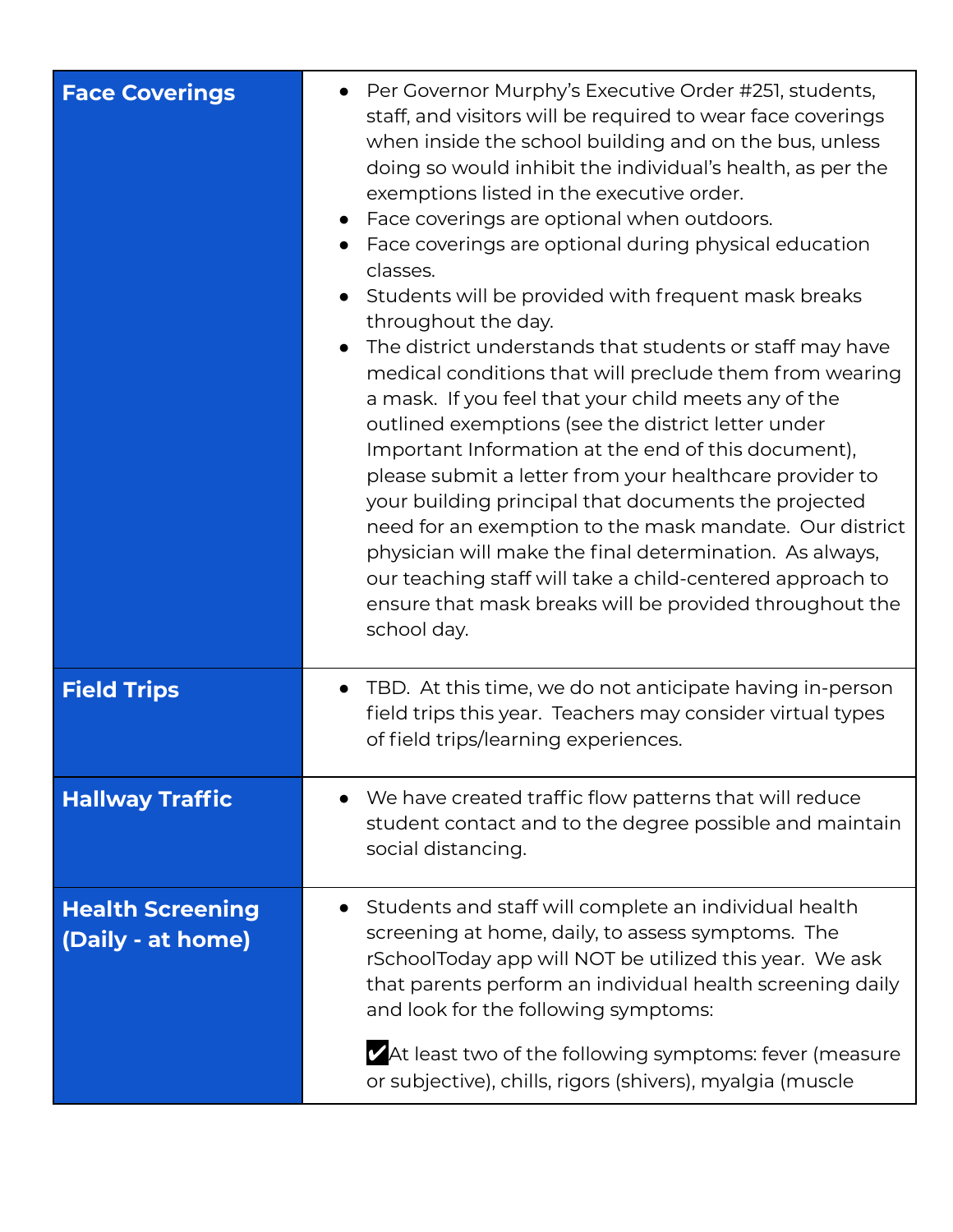|                                        | aches), headache, sore throat, nausea or vomiting,<br>diarrhea, fatigue, congestion, or runny nose;<br>At least one of the following symptoms: cough,<br>shortness of breath, difficulty breathing, new olfactory<br>disorder, or new taste disorder.                                                                                                                                                                                                                                                                                                                                                                                                    |
|----------------------------------------|----------------------------------------------------------------------------------------------------------------------------------------------------------------------------------------------------------------------------------------------------------------------------------------------------------------------------------------------------------------------------------------------------------------------------------------------------------------------------------------------------------------------------------------------------------------------------------------------------------------------------------------------------------|
|                                        | As symptoms may appear 2-14 days after exposure to the<br>virus, individuals with these symptoms listed above<br>should be reported immediately to the school nurse and<br>the individual should not come to school. In addition, if an<br>individual is awaiting the results of a COVID-19 test, that<br>individual should report their status to the school nurse<br>and refrain from coming into school until a negative test<br>result is received.<br>Students or staff identified as needing further<br>assessment will be sent to an isolation room for<br>assessment by the school nurse and will be sent home if<br>the assessment warrants it. |
| Instructional<br><b>Considerations</b> | All students in grades 3-5 will be issued a Chromebook<br>for use at home. Grades K-2 will be issued a Chromebook<br>for use in the homeroom during the school day.<br>Grades 3-5 will be required to bring Chromebooks back<br>and forth to school when in person. It will be important<br>that they are charged at home, nightly. Students will be<br>provided with a protective case. Their Chromebook<br>should be housed in this case at all times when not in<br>use.<br>In the event of a health incident requiring an individual,<br>a classroom or the school to quarantine, we will<br>communicate the arrangements.                           |
| <b>Lunch &amp; Recess</b>              | To promote safety and social distancing, lunch/recess has<br>been expanded to three periods each day. Students will<br>be socially distanced at lunch (at least three feet). The<br>lunch/recess times for each grade level are as follows:<br>Kindergarten: 12:45 PM - 1:30 PM<br>Grade One: 12:45 PM - 1:30 PM                                                                                                                                                                                                                                                                                                                                         |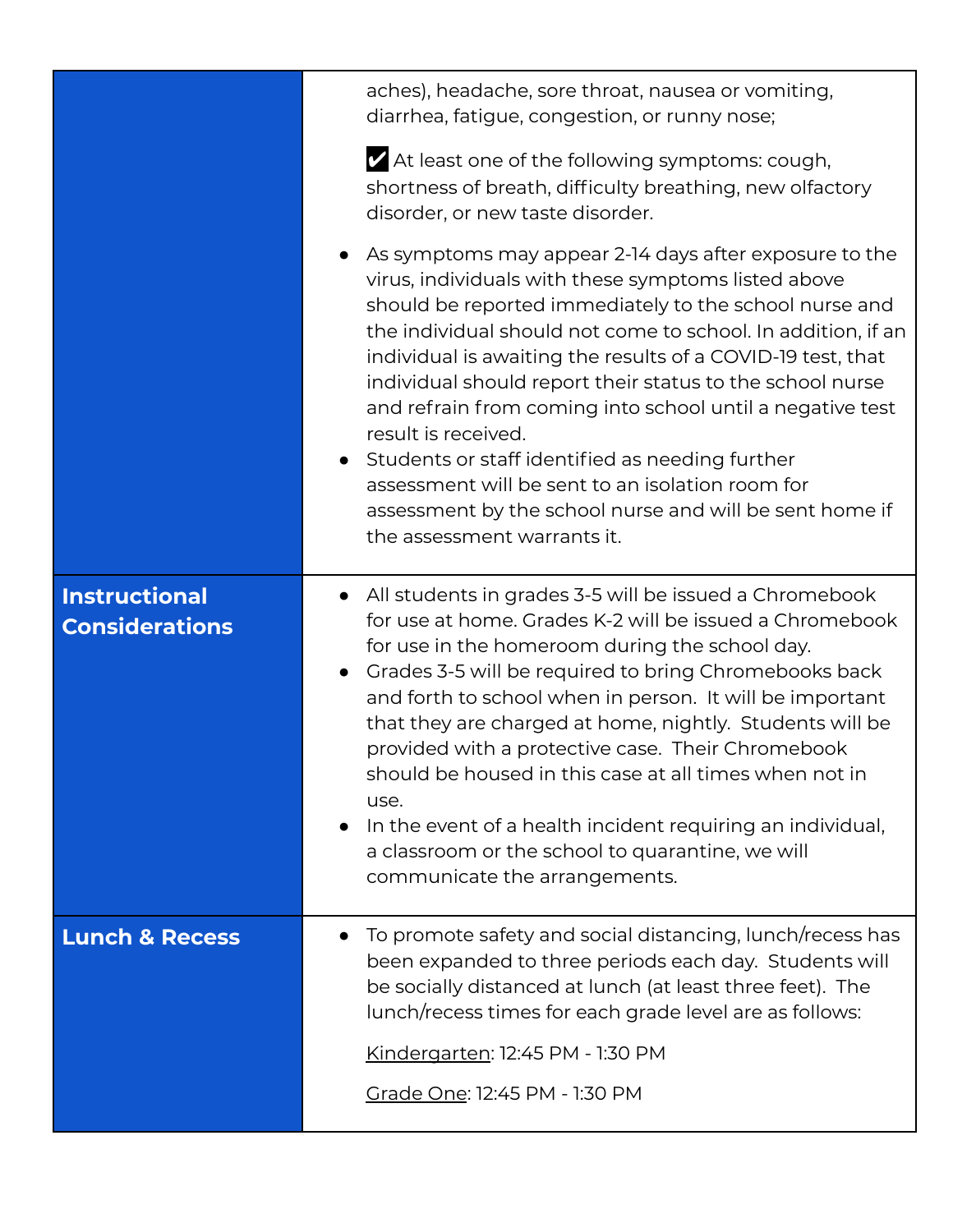|                                                | Grade Two: 11:11 AM - 11:56 AM                                                                                                                                                                                                                                                                                                                                                                                                                                                                                                                                                                                                                                                                                                                                                                                                                                                                                                                                                                                                                                     |
|------------------------------------------------|--------------------------------------------------------------------------------------------------------------------------------------------------------------------------------------------------------------------------------------------------------------------------------------------------------------------------------------------------------------------------------------------------------------------------------------------------------------------------------------------------------------------------------------------------------------------------------------------------------------------------------------------------------------------------------------------------------------------------------------------------------------------------------------------------------------------------------------------------------------------------------------------------------------------------------------------------------------------------------------------------------------------------------------------------------------------|
|                                                | Grade Three: 11:11 AM - 11:56 AM                                                                                                                                                                                                                                                                                                                                                                                                                                                                                                                                                                                                                                                                                                                                                                                                                                                                                                                                                                                                                                   |
|                                                | Grade Four: 11:58 AM - 12:43 PM                                                                                                                                                                                                                                                                                                                                                                                                                                                                                                                                                                                                                                                                                                                                                                                                                                                                                                                                                                                                                                    |
|                                                | Grade Five: 11:58 AM - 12:43 PM                                                                                                                                                                                                                                                                                                                                                                                                                                                                                                                                                                                                                                                                                                                                                                                                                                                                                                                                                                                                                                    |
|                                                | Two grade levels are scheduled to eat during each lunch<br>and cohorts will be mixed during this time.<br>Microwaves will not be available at lunch. If your child<br>$\bullet$<br>prefers a hot lunch, please use a thermos or other<br>insulated container.<br>The BMS PTA will reach out about lunch service,<br>$\bullet$<br>including ordering, payment options, and start date. The<br>BMS PTA will also reach out about offering ice cream and<br>pretzel purchases, which typically begin in October.<br>• Your child should come to school each morning with a<br>lunch and a snack. Having your child's lunch delivered to<br>school is prohibited.<br>• Students will sanitize their hands before and after eating<br>lunch.<br>• Students will take off their face covering while eating but<br>will be encouraged to put their face covering back on<br>when they are done eating and moving about the<br>cafeteria.<br>Face coverings will not be required for outdoor recess.<br>$\bullet$<br>Face coverings will be required during indoor recess. |
| <b>Marking Period</b><br><b>Dates - Report</b> | Marking Period 1 ends November 12, 2021. Report cards<br>$\bullet$<br>will be made available in the Parent Portal on November                                                                                                                                                                                                                                                                                                                                                                                                                                                                                                                                                                                                                                                                                                                                                                                                                                                                                                                                      |
| <b>Cards</b>                                   | 19, 2021.<br>Marking Period 2 ends January 29, 2022. Report cards will<br>be made available in the Parent Portal on February 04,<br>2022.<br>Marking Period 3 ends April 08, 2022. Report cards will be<br>made available in the Parent Portal on April 22, 2022.<br>Marking Period 4 ends June 22, 2022. Report cards will<br>$\bullet$<br>be made available in the Parent Portal on the last day of<br>school (tentatively set for June 22, 2022.).                                                                                                                                                                                                                                                                                                                                                                                                                                                                                                                                                                                                              |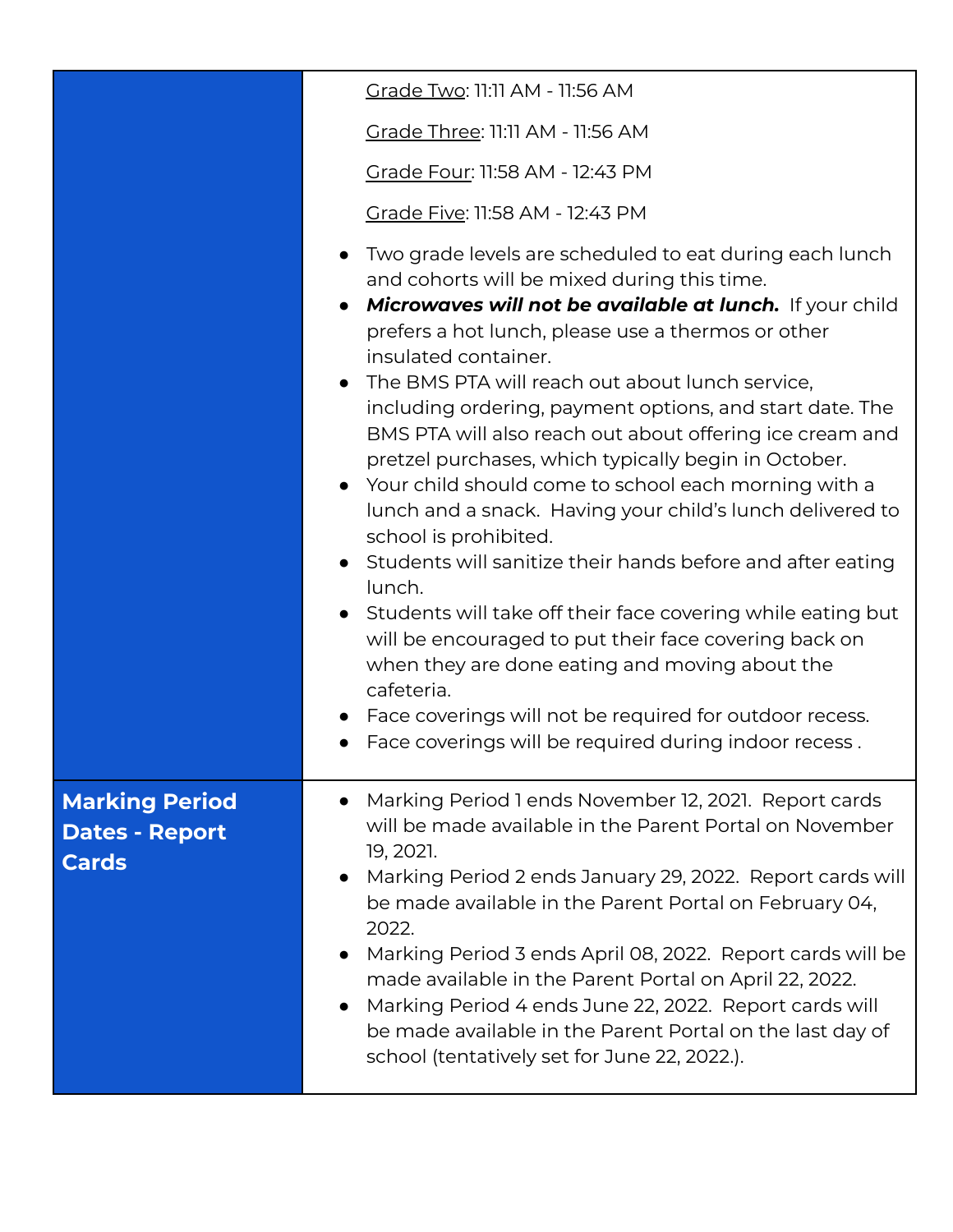| <b>Personal Devices</b>               | Students' personal devices (i.e. cell phones), if brought to<br>school, should be turned off and kept in the student's<br>backpack until they are dismissed. Bus students should<br>not be using personal devices on the bus.                                                                                                                                                                                                                                                                                                                                                                                                                                                                                                             |
|---------------------------------------|-------------------------------------------------------------------------------------------------------------------------------------------------------------------------------------------------------------------------------------------------------------------------------------------------------------------------------------------------------------------------------------------------------------------------------------------------------------------------------------------------------------------------------------------------------------------------------------------------------------------------------------------------------------------------------------------------------------------------------------------|
| <b>Quarantine/Virtual</b><br>Learning | If a student or groups of students are excluded from<br>$\bullet$<br>school due to meeting the current NJDOH COVID-19<br>exclusion criteria (he/she develops COVID, is identified as<br>a close contact, or is being tested for COVID), the district<br>will provide virtual home instruction. The homeroom<br>teacher/principal will communicate with the parents<br>regarding the plan for instruction.<br>Please note, the virtual home instruction option is<br>available ONLY to those that fit the COVID-19 exclusion<br>criteria and not for a regular absence or illness. The child<br>will be marked absent and catch up on missed work<br>when he/she returns.<br>There is NO all-remote option for virtual learning this year. |
| <b>Related Arts</b><br>("Specials")   | Students will receive a "special" each day; it is one of their<br>seven instructional periods and lasts approximately 45<br>minutes. Content areas include art, music, library/media,<br>computers, physical education, and in some cases,<br>Spanish.<br>At this time, the related arts teachers will visit the<br>homeroom class so the students do not need to travel.<br>We will reassess this arrangement on or before the start<br>of the new year in January 2022.<br>Physical education classes have the flexibility to be held<br>in the gym, when available, or, outdoors, weather<br>permitting.                                                                                                                               |
| <b>School Supplies</b>                | Kindly refer to the School Supply List shared on our<br>school website. Click HERE to and scroll to the bottom<br>half of the screen to access.<br>Students will not be sharing personal materials with one<br>another.                                                                                                                                                                                                                                                                                                                                                                                                                                                                                                                   |
| <b>Security/Fire Drills</b>           | All drills will take place in accordance with state law:<br>One security drill per month<br>$\circ$<br>One fire drill per month<br>$\circ$                                                                                                                                                                                                                                                                                                                                                                                                                                                                                                                                                                                                |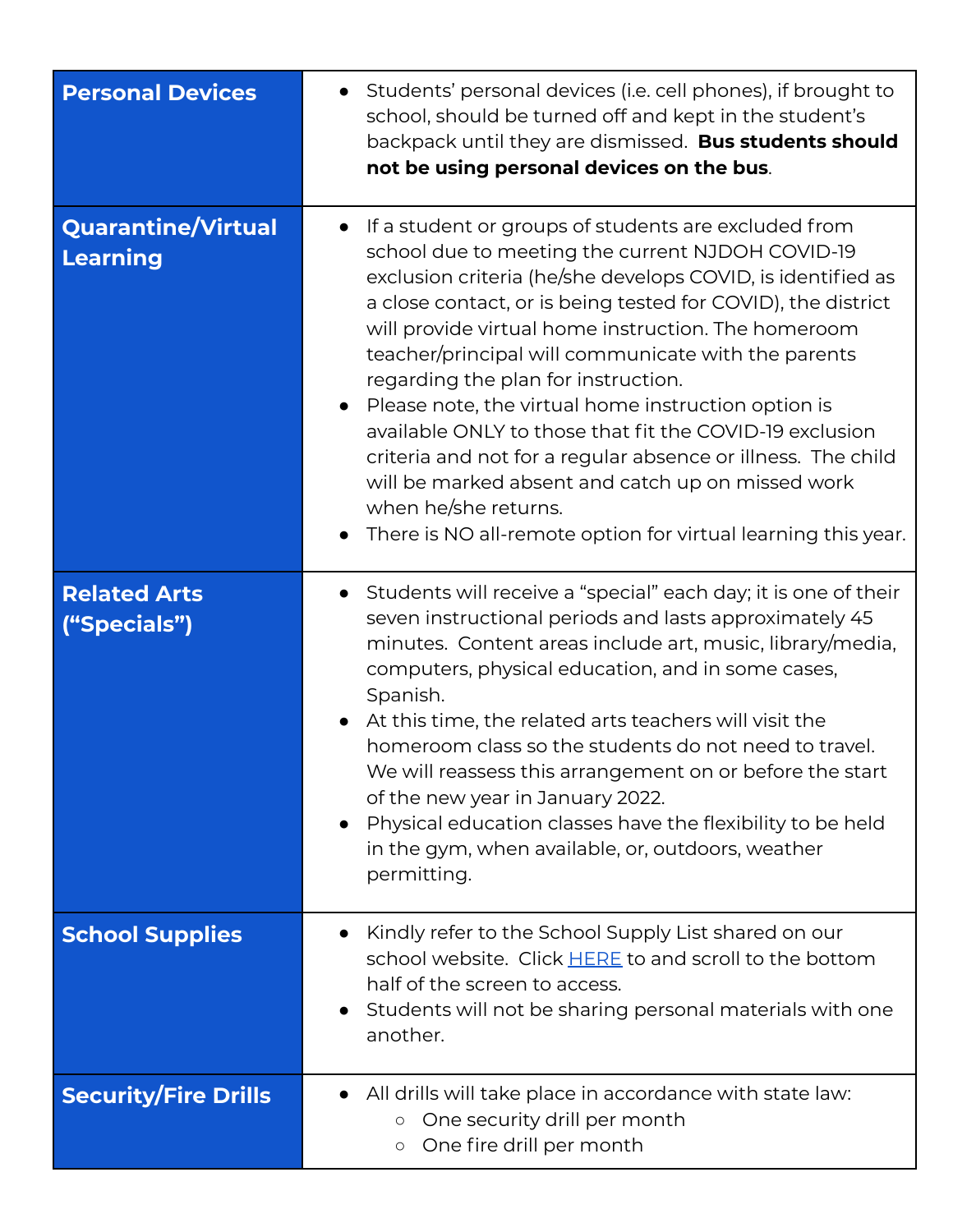| <b>Signage</b>                                 | • Appropriate signage will be placed throughout the<br>building to promote social distancing and good hygiene<br>practices.                                                                                                                                                                                                                                                                                                                                                                                                                                                                                                                             |
|------------------------------------------------|---------------------------------------------------------------------------------------------------------------------------------------------------------------------------------------------------------------------------------------------------------------------------------------------------------------------------------------------------------------------------------------------------------------------------------------------------------------------------------------------------------------------------------------------------------------------------------------------------------------------------------------------------------|
| <b>Snack (Health</b><br><b>Break</b> )         | Students, K-5, will continue to have a snack time built into<br>their daily-schedule. The time will be determined by the<br>teacher, taking into consideration when the grade level<br>lunch falls.<br>• Students will sanitize their hands before and after eating.<br>• Students are encouraged to bring in healthy snacks that<br>they can open and close independently. Please do not<br>send your child in with a full meal for snack.                                                                                                                                                                                                             |
| <b>Social and</b><br><b>Emotional Learning</b> | We will continue with our weekly character education<br>program. This lesson will take place in your child's<br>homeroom. This will begin in October, kicked off by the<br>Week of Respect which is October 4-8, 2021.<br>• Students will have a daily "Health Break" which will<br>involve eating their snack and taking a movement break.<br>Each homeroom will carve out time for a daily Mindful<br>Moment break. Students will also be provided with<br>additional breaks, as needed.<br>Our full-time guidance counselor is available to support<br>students struggling with emotional situations. Mrs.<br>Dakak can be reached at: 973-515-2419. |
| Technology<br><b>Platforms</b>                 | We have streamlined our technological platforms to<br>make things easier for those working at home. We will<br>be utilizing the following platforms at the following levels.<br>Your child's homeroom teacher will provide more<br>information about these platforms:<br>o SeeSaw - Grades K-3<br>Google Classroom - Grades K-5<br>$\circ$<br>The teachers utilize the Google Suite and Google Meet for<br>video conferencing.                                                                                                                                                                                                                          |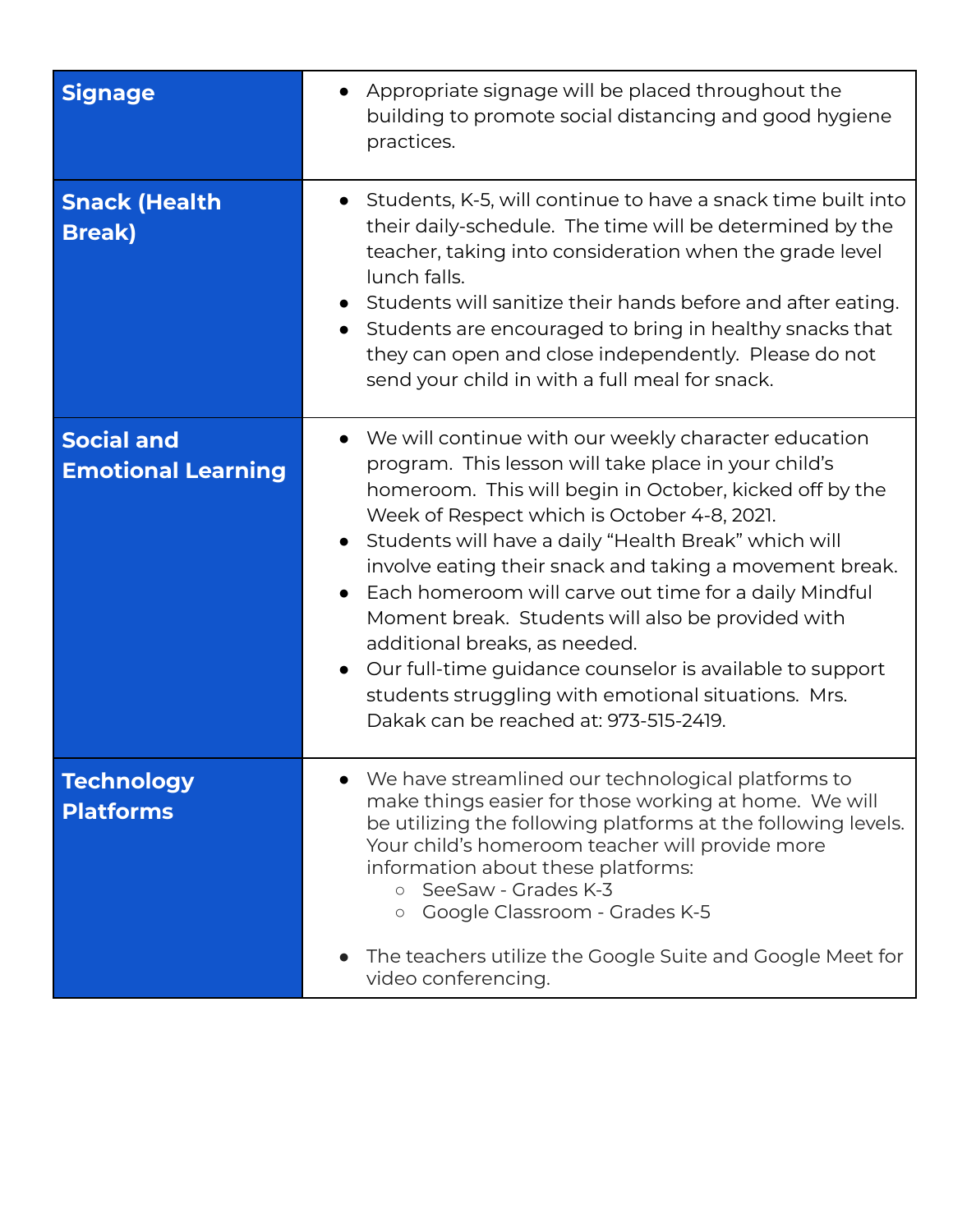| <b>Visitors/In person</b><br><b>gatherings</b> | • Access to the building by outside individuals will be<br>permitted, provided the individual is willing to fill-out a<br>health screening form and wear a face covering. As<br>always, ring the front bell and let us know your reason for<br>visiting and we will direct you on how to proceed.<br>When access to the building is required, please wait<br>outside the main office.<br>We hope to hold events such as Back to School Night and<br>Parent/Teacher Conferences in person, with<br>accommodations, if needed; however should the health<br>metrics dictate otherwise we will hold these events<br>virtually. We will advise more as these events near.<br>(Back to School Night is scheduled for Thursday,<br>September 30, 2021). |
|------------------------------------------------|---------------------------------------------------------------------------------------------------------------------------------------------------------------------------------------------------------------------------------------------------------------------------------------------------------------------------------------------------------------------------------------------------------------------------------------------------------------------------------------------------------------------------------------------------------------------------------------------------------------------------------------------------------------------------------------------------------------------------------------------------|
| <b>Water</b>                                   | We encourage all families to send their children to school<br>with water to drink to keep at their desks. Our water<br>bottle filling systems are active. If students choose to fill<br>their bottle using the station at school, he/she is<br>reminded to NOT put the lip of their bottle flush against<br>the unit. The unit will be sanitized throughout the day.                                                                                                                                                                                                                                                                                                                                                                              |
| <b>Other Important</b><br><b>Information</b>   | Click on this link for Mr. Wasko's return to school letter.                                                                                                                                                                                                                                                                                                                                                                                                                                                                                                                                                                                                                                                                                       |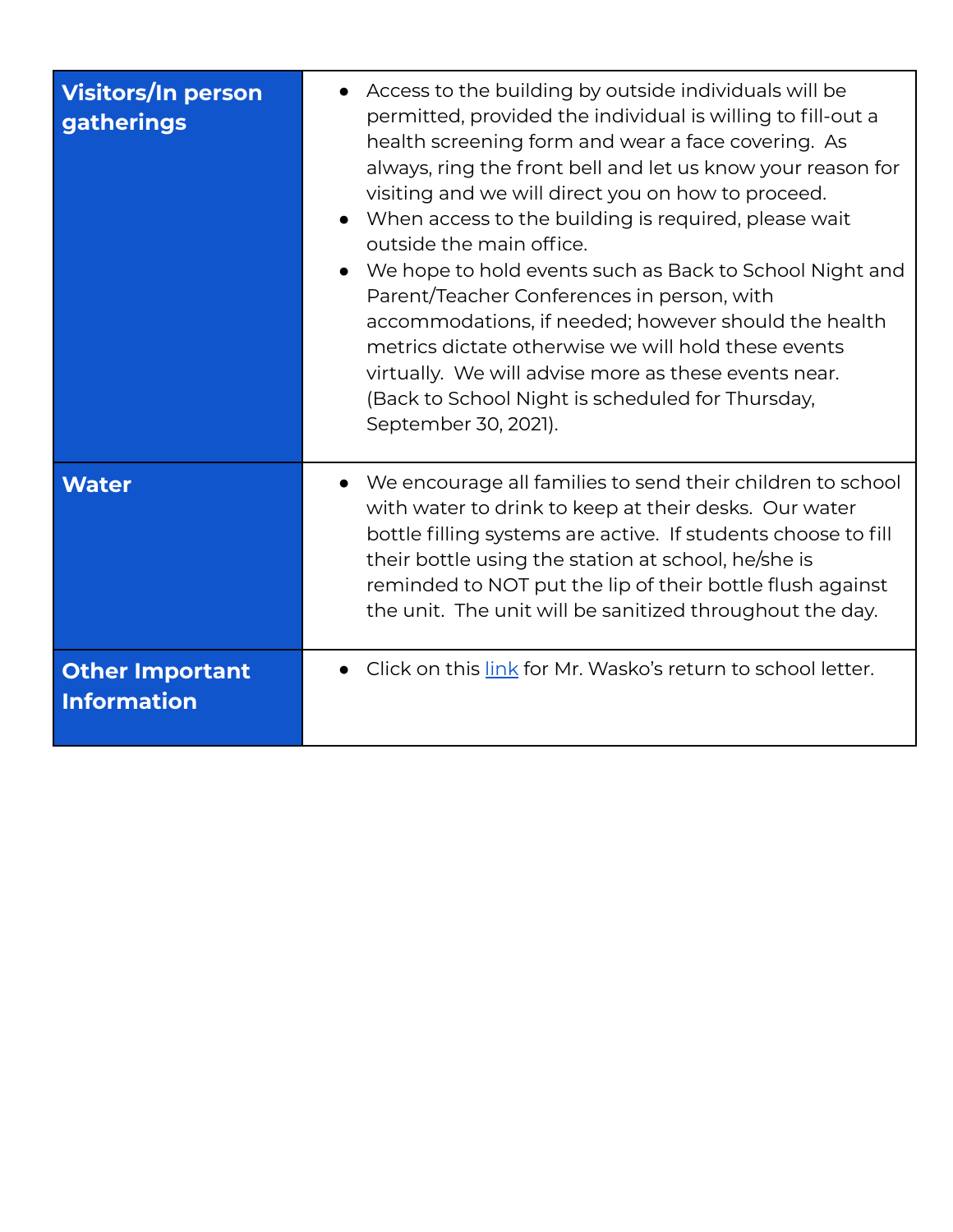## **Learning Expectations**

*Your child's growth and development involves significant contributions from all members of the school community: the students, their parents, and their teachers. The following is a helpful guide.*

### **Student Expectations...**

- Do your best work every day and work hard to stay focused.
- Seek help when needed and communicate with your teacher.
- Grades 3-5 Use your PTA-provided student agenda to keep track of of assignments
- Complete and submit work as it is assigned, in a timely manner.
- Follow-through on any teacher given feedback or corrections.
- Follow the Code of Conduct, as well as your classroom rules.
- Demonstrate online learning etiquette and abide by our Acceptable Use Policy.
- Collaborate with peers using respectful language and behaviors.
- Support each other and be patient with yourself and others.
- Should we find ourselves in a situation where we've pivoted to a remote learning environment due to COVID, follow the same rules in place in the school building (be dressed for school, no toys, camera remains on, etc.).

#### **Parent Expectations...**

- Help your student establish a daily routine. Have a set wake-up, homework, and bedtime routines. It's important to arrive at school, on time, by 8:45 AM.
- Identify a work space for your child (separate space, clean and organized, with all the tools/items needed, with minimal distractions).
- Ensure that your student has the technical tools they need.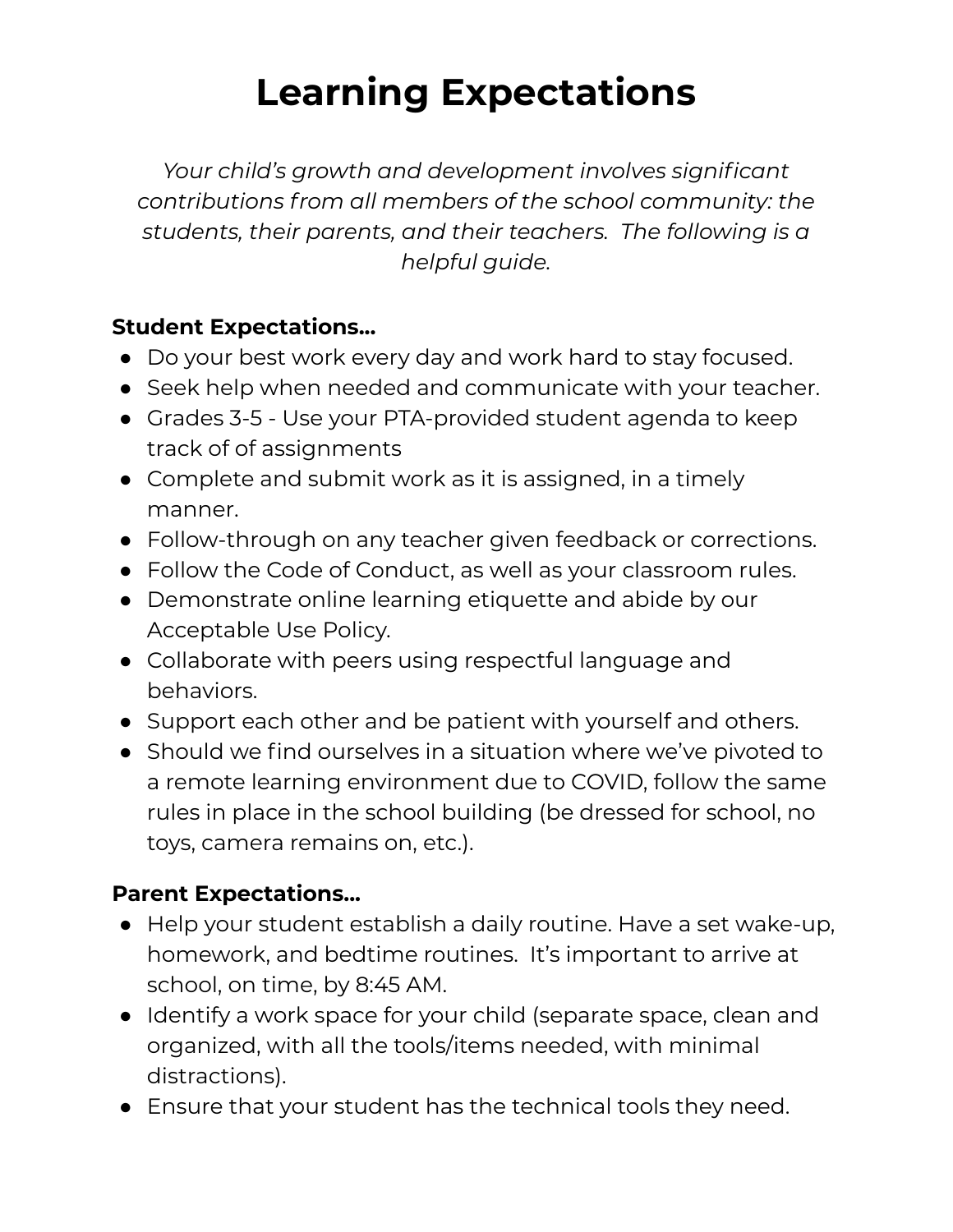- Students should complete the work on their own; however, your support and guidance will be needed at times.
- Utilize the online resources available on our website to help familiarize yourself with our different platforms.
- Contact the school if your student is sick and unable to attend school by emailing the absentee line [\(bmsattendance@hanovertwpschools.org\)](mailto:bmsattendance@hanovertwpschools.org) and stating the reason for your child's absence and symptoms, as applicable.
- Encourage your child to be open to new friendships.
- Communicate productively with your child's teachers.

#### **Teacher Expectations...**

- Maintain regular, open communication with all students and parents.
- Adhere to the safety protocols in place and work to balance this priority with providing a strong instructional program.
- Respond to inquiries on a timely basis, recognizing that if emails are sent after-hours, an answer may not be received until the next day.
- Demonstrate professionalism in the home setting (should we all go virtual) by teaching in a distraction-free environment.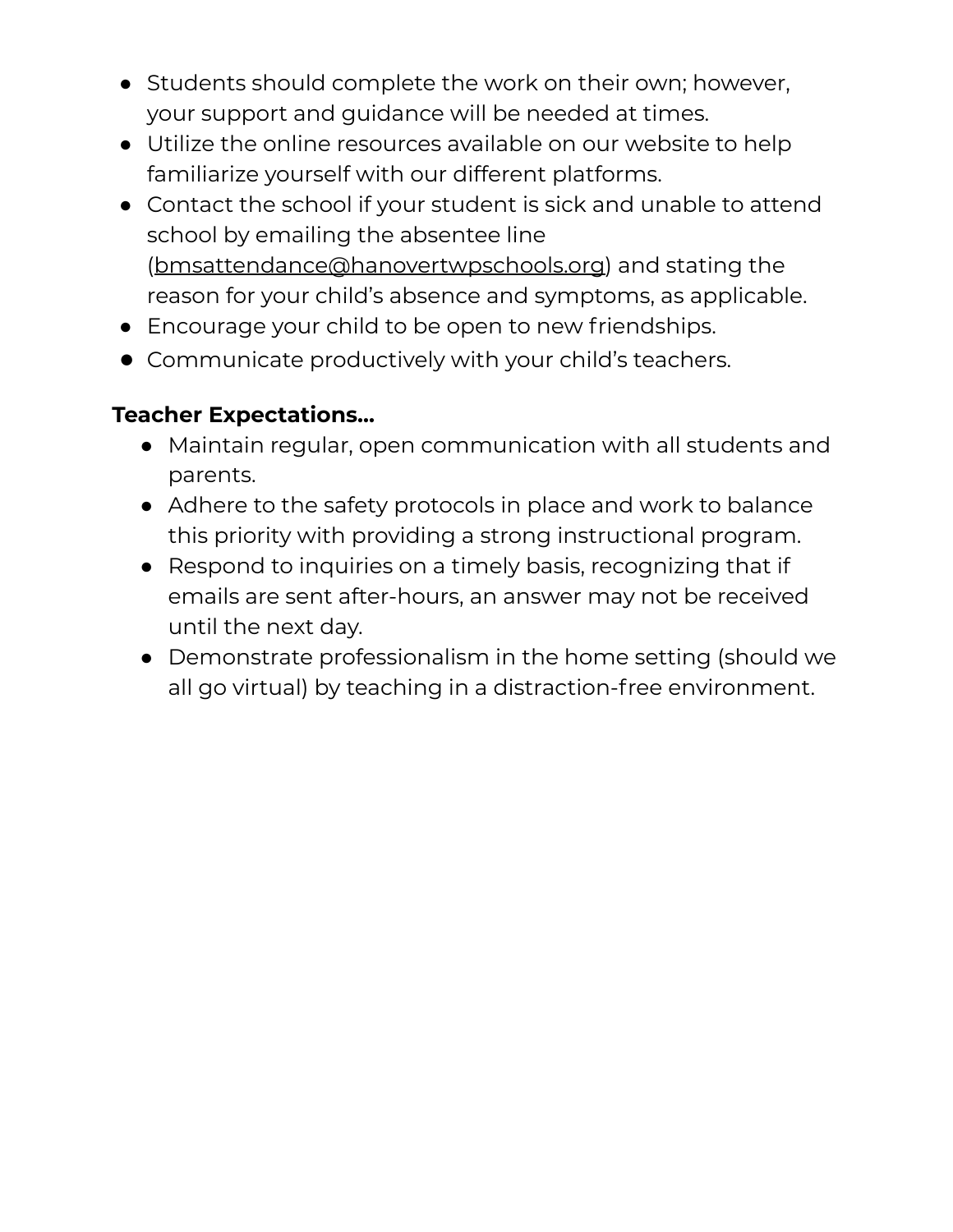#### **WHERE TO FIND HELP...**

**Bee Meadow School Office Numbers: Main Office**: 973-515-2419 or 973-515-2420 **Nurse's Office**: 973-515-2421 **CST Office**: 973-515-2416 **Guidance**: 973-637-5508 **Absentee/Dismissal Change Line**: [bmsattendance@hanovertwpschools.org](mailto:bmsattendance@hanovertwpschools.org)

**Technology Assistance**: Please contact Mrs. Linda Peterson @ [linda.peterson@hanovertwpshcools.org](mailto:linda.peterson@hanovertwpshcools.org) or visit our website: <https://www.hanovertwpschools.com/Domain/784> Mrs. Peterson has created some informative "how to" videos for parents, based on parent feedback, on the website. Learn how to navigate Clever, Google Classroom, and Seesaw at: <https://www.hanovertwpschools.com/Page/1360> (See digital learning tab to the left)

**Social/Emotional Support**: Contact our school counselor, Mrs. Kristen Dakak @ [kristen.dakak@hanovertwpschools.org.](mailto:kristen.dakak@hanovertwpschools.org)

**Administrative Assistance**: Please contact Mr. Darrin Stark @ [darrin.stark@hanovertwpschools.org](mailto:darrin.stark@hanovertwpschools.org). As always, if your issue is specific to the classroom, be sure to communicate with the teacher first to try to solve the problem at that level.

**Child Care Assistance**: Please contact Miss Lauren Mead, Program Coordinator of HTSACC Program @ [lauren.mead@hanovertwpschools.org](mailto:lauren.mead@hanovertwpschools.org)

**Transportation Assistance**: Please contact Mr. Michael Raucci, Head of Transportation @ [michael.raucci@hanovertwpschools.org.](mailto:michael.raucci@hanovertwpschools.org)

**Buildings & Grounds**: Please contact Mr. Thomas Gaveglio, Head of Maintenance @ [thomas.gaveglio@hanovertwpschools.org](mailto:thomas.gaveglio@hanovertwpschools.org)

**Special Services**: Please contact Mr. Gregory Margolis, Director of Special Services @ [greg.margolis@hanovertwpschools.org](mailto:greg.margolis@hanovertwpschools.org)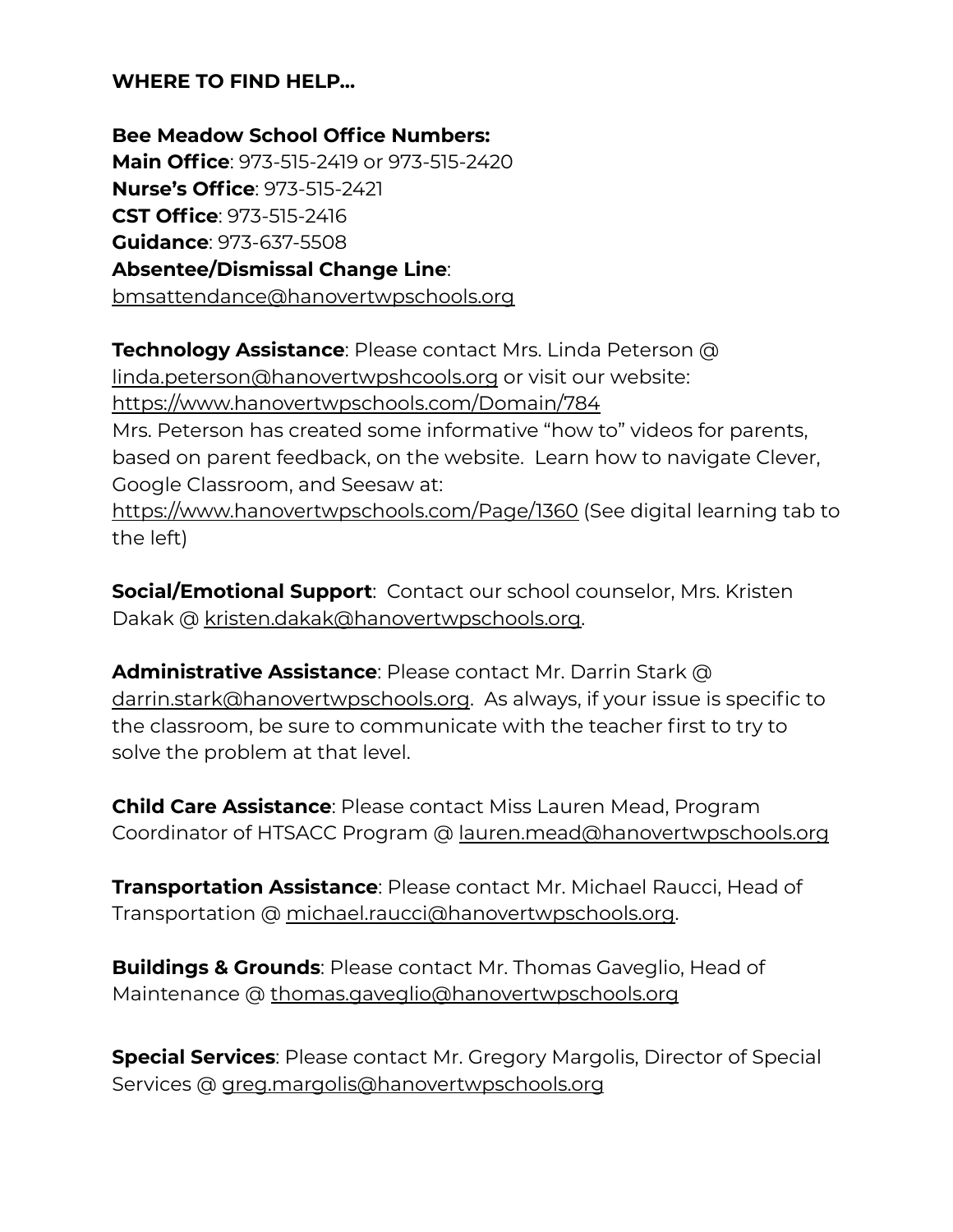## **Drop off/Pick Up Loop Information**

As we begin the new school year, I just want to remind/inform you of our "Loop" procedures, should you plan on driving your child to/from school during the school year. Our "Loop" area can become quite congested at times with cars stopping halfway, parents getting out of their cars, etc., resulting in a very slow process. Drop off/pick up takes place directly in front of the school building**.** "No Parking" areas throughout BMS property are clearly marked and should be adhered to. All parents who choose to walk their child to the entrance doors or the blacktop area from their vehicle must park in the proper areas in the main parking lot or along the far sidewalk (former Loop). Drivers are expected to follow the "rules of the road" and exercise courteous driving techniques while they drop off/pick up their child(ren). The speed limit on all BMS roadways is 15 MPH.

In order for our "Loop" procedures to function smoothly and safely each morning and afternoon, please follow the procedures listed below and review the map, on the next page of this letter, when dropping off/picking up your child:

- 1) Drop off is from 8:30am to 8:45am for all students. *If you arrive after 8:45am, you must escort your child to the main entrance and sign him/her in for the day.*
- 2) Pick up begins shortly after the dismissal time of 3:05pm.
- 3) During drop off, the first driver should pull his/her car all the way forward to the yellow gate to fit as many cars as possible.
- 4) Please be patient and DO NOT back up on the drop off/pick up area.
- 5) Children should exit on the PASSENGER SIDE of the car only.
- 6) DO NOT get out of your vehicle. If you need to assist your child exiting or entering your car, please park in the parking areas.
- 7) If you plan on parking, exiting your vehicle, and/or meeting your child on the blacktop at dismissal, *do not park in front of the school building on either side of the driveway or in the coned area, which is reserved for busses.* Only those parents picking up students using the "Loop" procedures should wait on the right hand side (yellow curb) in front of the school building. (continued on next page)